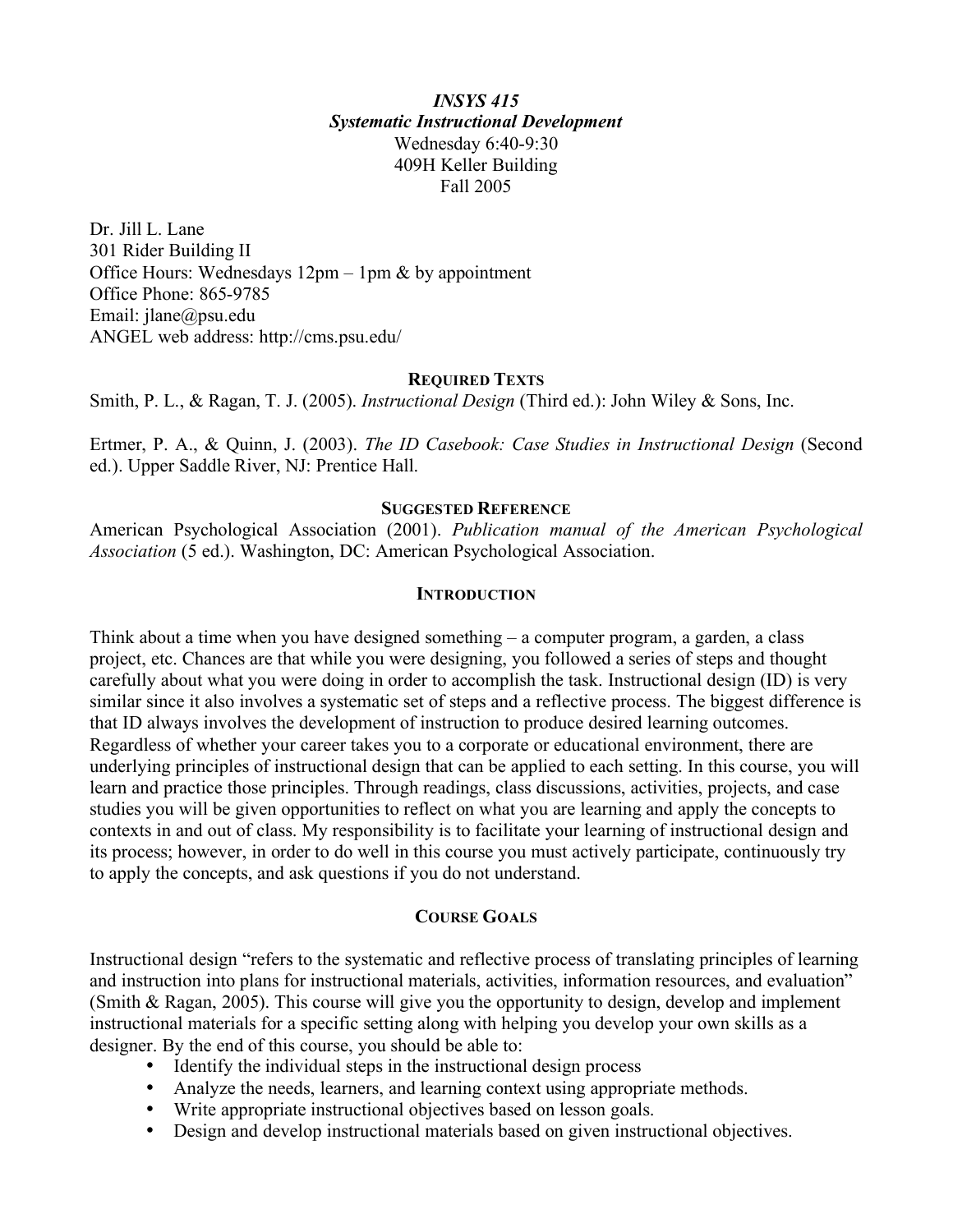- Implement and evaluate instructional materials to identify agreement with learning objectives.
- Evaluation and customize the design process to suit different contexts.
- Develop your own personal framework of design to guide future design endeavors.

#### **COURSE ACTIVITIES**

This course will allow you to experience both aspects of the instructional design process – the systematic steps and the reflective nature. A good designer does not just plow ahead through the process but instead, takes the time to reflect on each step, the goals of the project, and the needs of the client.

To learn the steps of instructional design, you will have the opportunity to work through solutions to real-world cases, participate in mini-design activities, and create an instructional product that meets the requirements of a particular client. By the end of the semester, you will have the beginnings of a design portfolio that contains your mini-designs as well as a final project report that describes the analysis, design, development, and evaluation of instructional materials for a specific learning goal.

## **COURSE ASSIGNMENTS**

The course assignments and corresponding descriptions are listed below:

#### **GROUP ASSIGNMENTS**

## **1. Group project I – Instructional Product and Design Document**

This group project is designed to give you the opportunity to engage in real-world design. During the second class meeting, you will be assigned to groups and given a description of a project and a client for whom you will be designing an instructional module during the semester. Each section of the project will be handed in separately in order for me to give you feedback on what you are creating. *Sections 1.1, 1.2, 1.3, 1.4, and 1.5 maybe resubmitted with corrections (for a maximum of one-half of the points lost) once you receive my feedback and your initial grade. Resubmissions are due within one week after your assignment is returned.*

## 1.1. **Problem analysis document**:

Describe the learners, learning environment, and gaps (if any) between actual and optimal learning outcomes. Provide specific details on the following information:

- 1.1.1. Brief background and description of the problem situation.
- 1.1.2. Needs assessment procedures used for gathering data.
- 1.1.3. Learner characteristics.
	- 1.1.3.1.Learners' entry behaviors and prior knowledge of topic.
	- 1.1.3.2.Learner's motivation and attitudes.
	- 1.1.3.3.Learners' educational and ability levels, and demographics.
- 1.1.4. Actuals, optimals, and discrepancies for learning outcomes, environment, and learner population.
- 1.1.5. Classification of outcome list as instructional or non-instructional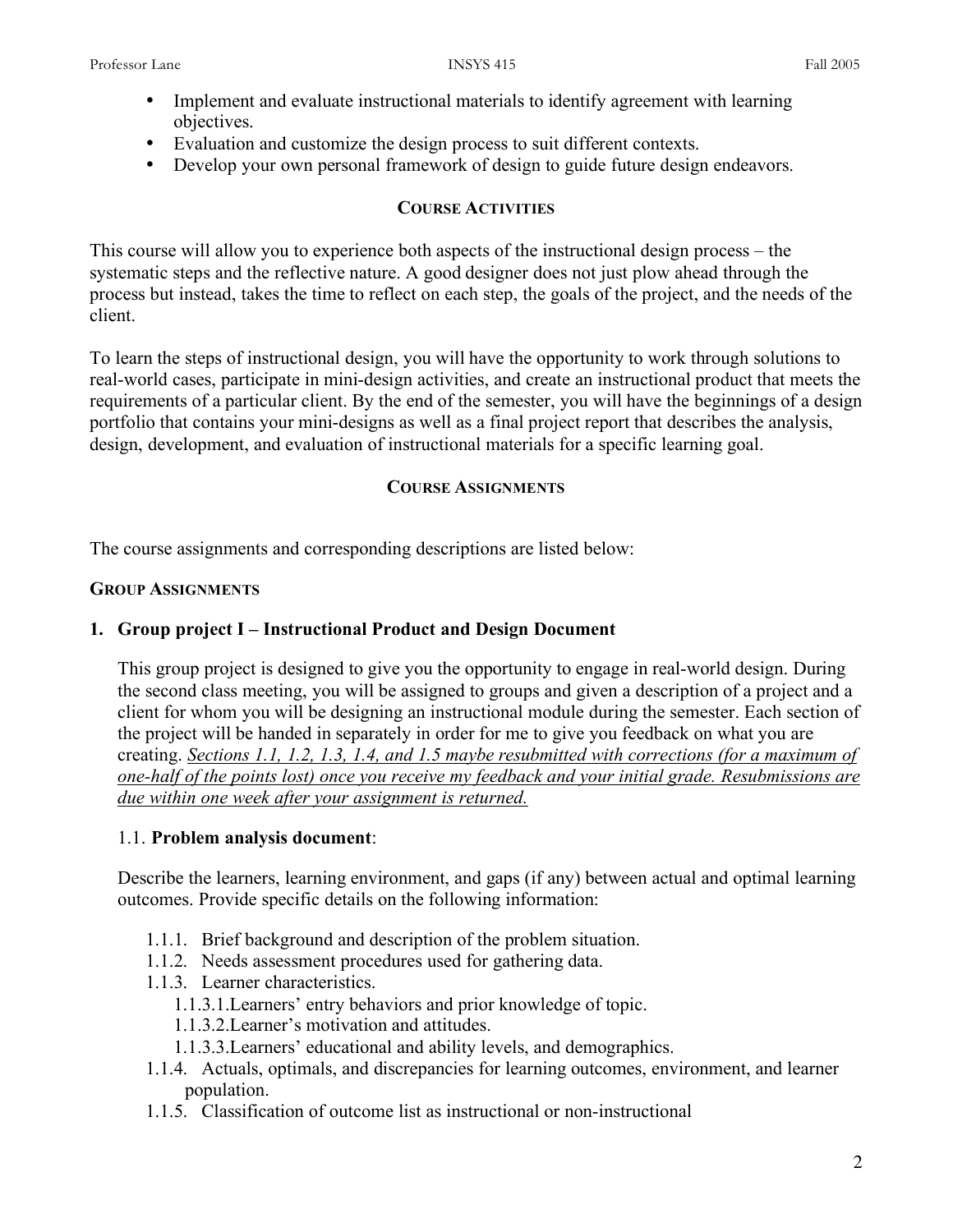- 1.1.6. Prioritized listing of outcomes that can be addressed by instruction or training.
- 1.1.7. Constraints and resources for instructional development.

# 1.2. **Task analysis document**:

Based on the listing of learning outcomes derived in the last document, select one specific outcome. Analyze the instructional tasks, learners, and environment and provide the following information:

- 1.2.1. Overall instructional goal for the project.
- 1.2.2. Hierarchical analysis of learning outcome and subordinate learning skills.
- 1.2.3. Appropriately written performance objectives derived from hierarchical analysis.
- 1.2.4. Test items corresponding to individual performance objectives.

## 1.3. **Instructional design document**:

Based on the performance objectives identified in the last section, design instruction that will allow learners to meet the required learning outcomes and provide this information:

- 1.3.1. Overview of instructional materials, instructional schedule, and learning environment.
- 1.3.2. Details on pre-instructional activities, information presentation, learner participation, testing, and follow-through activities.
- 1.3.3. Description of instructor and learner activities.
- 1.3.4. Description and justification for media selection.
- 1.3.5. Budget, schedule, and personnel considerations for creation of materials.

# 1.4. **Draft of materials**:

Prepare actual instructional materials based on prior instructional design decisions. Based on the scope of your project, you may need to prepare materials for one module or more—this decision will be made in consultation with the instructor. The instructional materials should contain:

- 1.4.1. Overview of materials and instructions on its use for the instructor.
- 1.4.2. Instructional content, including appropriate media and tests.
- 1.4.3. Description of follow-up activities and evaluation to be implemented by the instructor.
- 1.4.4. Listing of resources used to create instruction.

# 1.5. **Implementation plan**:

Describe a formative evaluation plan for ascertaining the utility of the instructional materials. Include the following details:

- 1.5.1. Specific questions to be addressed by the formative evaluation.
- 1.5.2. Description of type of formative evaluation and justification.
- 1.5.3. Overview of schedule and sequence of evaluation activities.
- 1.5.4. Process for selecting expert evaluators and/or learners.
- 1.5.5. Explanations provided to learners, teachers, and/or experts evaluators.
- 1.5.6. Procedures and instruments to be used.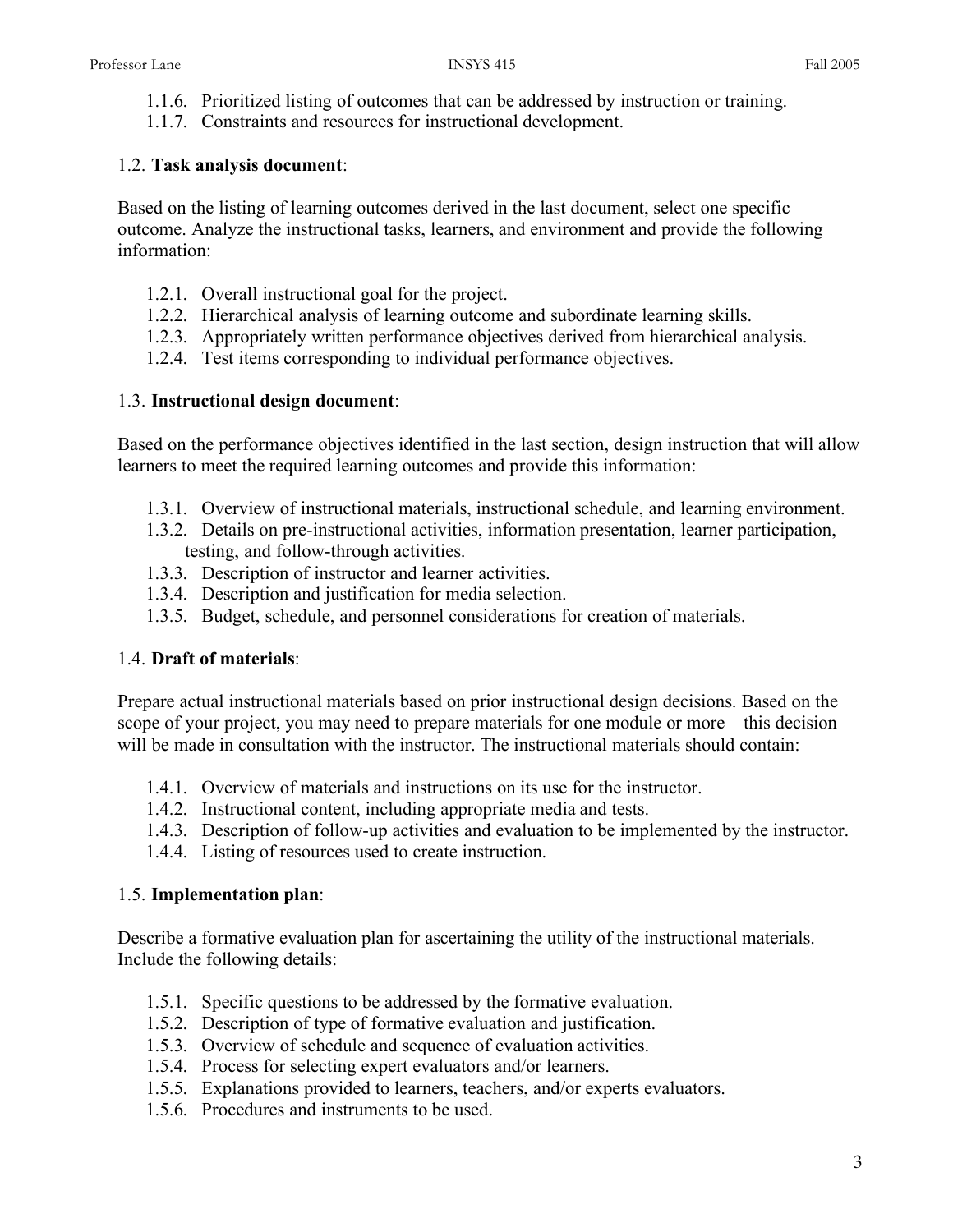#### 1.6. **Final project report**:

Compile the individual documents created above into a typewritten, professional document. The only new information to be presented is a summary of results of the formative evaluation, suggestions for improving instructional materials, and suggestions for appropriate summative evaluation. A suggested outline for the final document is provided. You may, however, use any format that is appropriate for your project. The final project report **may not exceed 30** pages (excluding appendices and references).

- 1.6.1. Executive summary
- 1.6.2. Introduction or background
- 1.6.3. Project learning goals and analysis
- 1.6.4. Task analysis
- 1.6.5. Instructional design
- 1.6.6. Implementation plan
- 1.6.7. Summary of results from formative evaluation regarding clarity, impact, and feasibility of instruction
- 1.6.8. Conclusions and recommendations for modifying instruction.
- 1.6.9. Suggestions for an appropriate summative evaluation.
- 1.6.10. References
- 1.6.11. Appendices

#### **1.7. Individual Reflections on the Process:**

Similar to the Initial Perspectives Assignment, this final piece of the project should include your reflections on the Instructional Design Project. In 4 or 5 paragraphs, you should describe any challenges you faced during the project and the impact they had on you as a designer as well as a description of how your philosophy of Instructional Design has changed from the beginning to the end of the course. The points for this section of the project will count separately from the group grade for the project

## **2. Group project II – Presentation on interview with expert instructional designer**

In groups of 2, 3, or 4 (to be decided) you will select an "expert" instructional designer, interview this person, and present the results of the interview to the class. The interview is a mechanism to give you further insights into how experts conceive of their roles and their personal design frameworks and to then share your insights with the rest of your peers. You will need to make an argument about why this specific person was selected (i.e., what makes her/him an expert), provide brief educational and professional background information, and then interpret and present the interview results. The presentation should be a maximum of 20 minutes in length.

#### **INDIVIDUAL ASSIGNMENTS**

## **1. Self Evaluations**

While there are really no right or wrong answers in this assignment, its completion will help me learn more about you and your design background entering the course. This assignment (located in the Week 2 folder on ANGEL) should be handed in during the 2nd class meeting.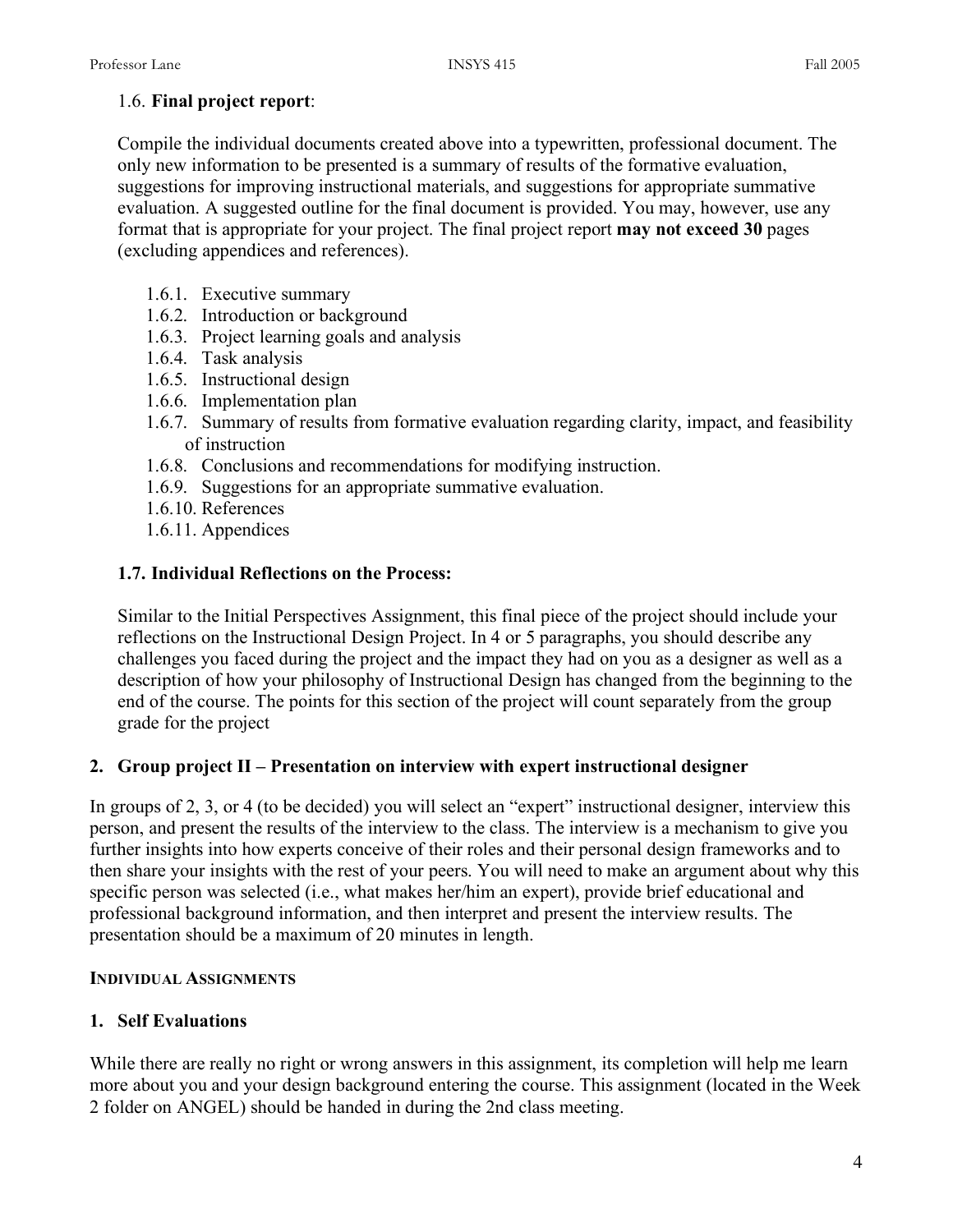## **2. Initial Perspectives on Design**

Similar to the self evaluation assignment, the Initial Perspectives on Design assignment will allow me to gain a better understanding of who you are as an instructional designer, your philosophy of instruction design, your understanding of the design process at the beginning of the semester, and the reasons why you decided to study the field of Instructional Design. For this assignment, you should write a 4 or 5 paragraph paper addressing the points listed above. This assignment should be submitted using the ANGEL drop box for Week 2 before coming to class.

## **3. Self-Assessments**

The purpose of the self-assessments is to give each of us – you and me – the opportunity to check for your understanding of key concepts in the outside readings in the course. Furthermore, since the notes, discussions, and assignments in the class are based on these readings it is important that I know before class if there are any concepts that require further explanation in class. For this reason, your selfassessments (found on ANGEL) are due by 5pm on the day before class. This will give me opportunity to enhance my presentation if necessary. (You may take the self-assessments multiple times if you wish.)

## **4. Reflection Questions**

To practice the reflective skills that are part of the process, I will be giving you reflection questions throughout the semester to help you think about the process with respect to class activities, course readings, and your own emerging design philosophy. Reflection questions provide you the opportunity to apply the concepts and design principles in the course to different situations. These will not only provide you an opportunity to show me what you know but also give you the opportunity to reflect on what you have learned in the course and your growth as an instructional designer. Your answers to these questions should be handed in using the ANGEL drop box for the week they are due before the beginning of class.

## **5. Preliminary Case Analyses**

In this class, I plan to use case-based learning to help you better understand the variety of situations that could occur during the different design phases. While we will be working on most of these during class time, your weekly assignment will be to answer the preliminary analysis questions in order to be prepared for helping your teammates solve the cases. These assignments should be handed in using the ANGEL drop box for the week they are due before the beginning of class. A copy of your answers should also be brought with you to class to your own use.

## **GRADING**

Grades in this course are calculated numerically based on points and I will follow the grading scale of the University and the College of Education.

| 20 points |
|-----------|
| points    |
| 10 points |
|           |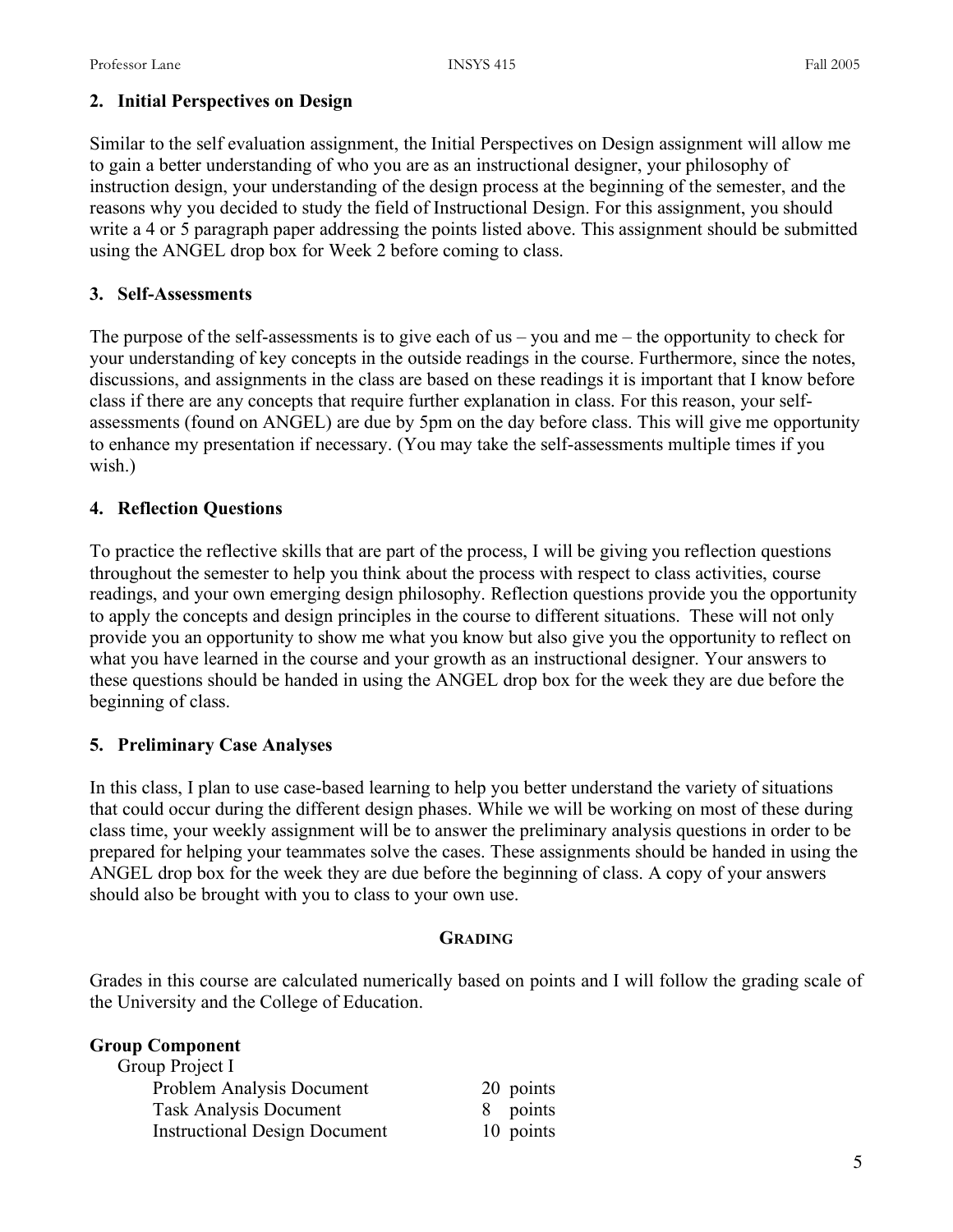| Draft of Materials                          | 8<br>points       |
|---------------------------------------------|-------------------|
| <b>Implementation Plan</b>                  | 12 points         |
| <b>Final Project Report</b>                 | 30 points         |
| Group Project II                            | 20 points         |
| <b>Sub-Total Group</b>                      | 108 points        |
| <b>Individual Component</b>                 |                   |
| <b>Self Evaluation Assignment</b>           | points<br>3       |
| Initial Perspectives on Design Assignment   | 10 points         |
| Self Assessments 5 $\omega$ 5 pts.          | 25 points         |
| Reflection Questions 5 $\omega$ 5 pts.      | 25 points         |
| Preliminary Case Analysis 9 $\omega$ 3 pts. | 27 points         |
| Individual Reflection (from ID project)     | 10 points         |
| <b>Class Participation</b>                  | 20 points         |
| <b>Sub-Total Individual</b>                 | 120 points        |
| <b>Maximum Points for Semester</b>          | <b>228 Points</b> |

Final Grades will be assigned as follows:

| A: $219 - 228$ points A-: $205 - 218$ points |                                                                     |  |
|----------------------------------------------|---------------------------------------------------------------------|--|
|                                              | B+: $198 - 204$ points B: $191 - 197$ points B-: $182 - 190$ points |  |
| C+: $171 - 181$ points C: $159 - 170$ points |                                                                     |  |
| D: $136 - 158$ points F: 135 or less points  |                                                                     |  |

# **COURSE POLICIES**

**Attendance**: You are responsible both for all the material covered in class discussions as well as for the readings. Frequent absences will negatively impact your performance.

**Assignments**: All assignments are due on the dates specified on the syllabus. The University has careful policies about your rights and responsibilities in the case of emergency and illness. Please, be familiar with them and do not try to abuse them.

**Academic Integrity**: Penn State defines academic integrity as the pursuit of scholarly activity in an open, honest and responsible manner. All students should act with personal integrity, respect other students' dignity, rights and property, and help create and maintain an environment in which all can succeed through the fruits of their efforts (Faculty Senate Policy 49-20).

Dishonesty of any kind will not be tolerated in this course. Dishonesty includes, but is not limited to, cheating, plagiarizing, fabricating information or citations, facilitating acts of academic dishonesty by others, having unauthorized possession of examinations, submitting work of another person or work previously used without informing the instructor, or tampering with the academic work of other students. Students who are found to be dishonest will receive academic sanctions and will be reported to the University's Judicial Affairs office for possible further disciplinary sanction.

**Disability**: The Pennsylvania State University encourages qualified people with disabilities to participate in its programs and activities and is committed to the policy that all people shall have equal access to programs, facilities, and admissions without regard to personal characteristics not related to ability, performance, or qualifications as determined by University policy or by state or federal authorities. If you anticipate needing any type of accommodation in this course or have questions about physical access, please tell the me as soon as possible.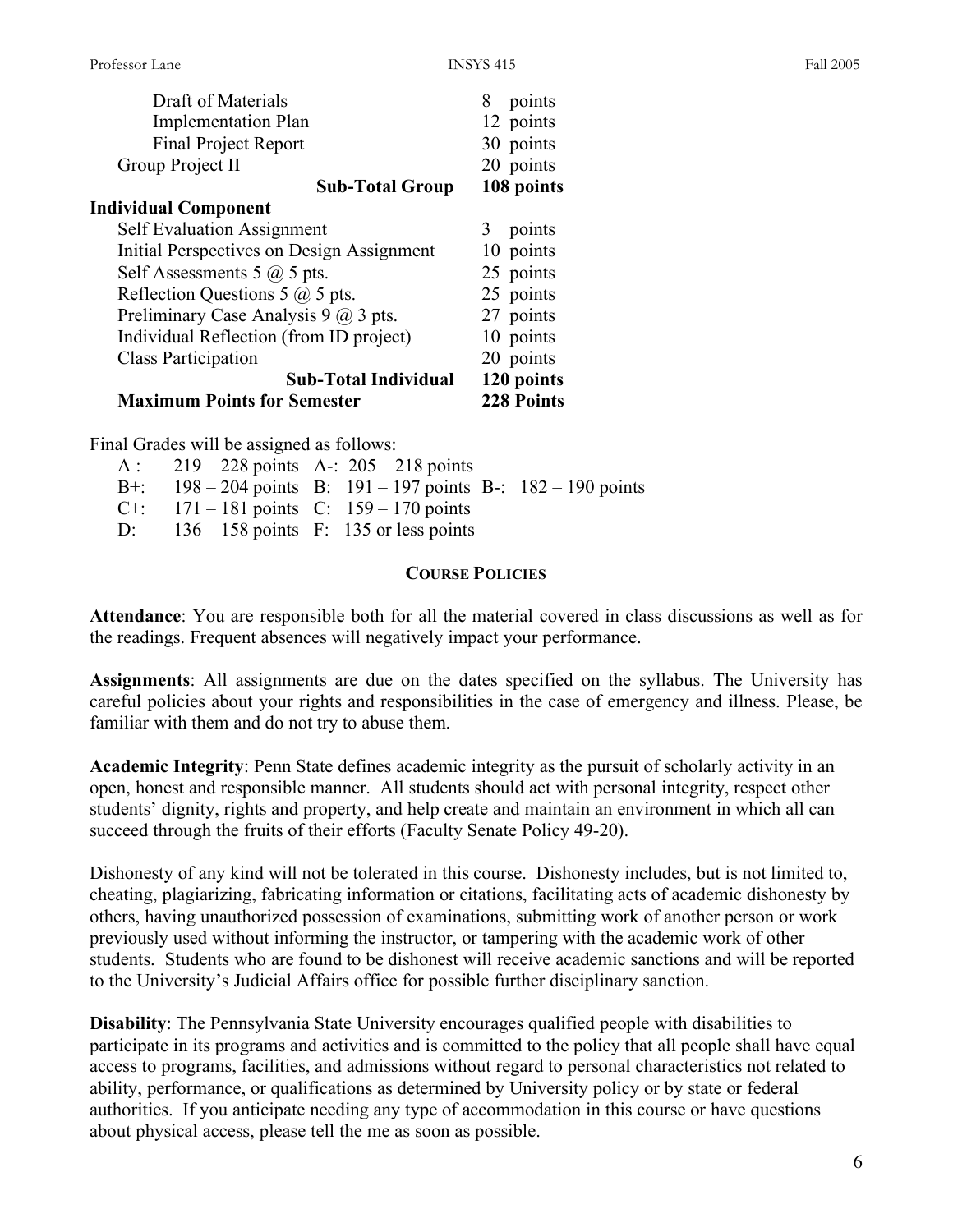# **COURSE SCHEDULE**

| Week           | Date  | <b>Topic</b>         | <b>Reading Due***</b>            | <b>Assignment due</b>                                          |  |  |
|----------------|-------|----------------------|----------------------------------|----------------------------------------------------------------|--|--|
|                |       |                      |                                  | <b>Red - Group Assignment</b>                                  |  |  |
| $\mathbf{1}$   | 8/31  | What is              | None                             | None                                                           |  |  |
|                |       | Instructional        |                                  |                                                                |  |  |
|                |       | Design?              |                                  |                                                                |  |  |
| $\overline{2}$ | 9/7   | ID History $\&$      | S&R Ch 1                         | Initial Perspectives on Design<br>$\bullet$                    |  |  |
|                |       | Models               | <b>ANGEL Week 2</b><br>Case & 22 | Self-Evaluation<br>$\bullet$<br>$\bullet$                      |  |  |
|                |       |                      |                                  | Self-Assessment $#1$ – due by<br>$5 \text{pm}$ on $9/6$        |  |  |
| 3              | 9/14  | Learning Theories    | <b>S&amp;R Ch. 2</b>             | Case 13 - Preliminary<br>$\bullet$                             |  |  |
|                |       | & Taxonomies         | <b>ANGEL Week 3</b>              | Analysis                                                       |  |  |
|                |       |                      | Case 13 & 28                     | Reflection Question #1                                         |  |  |
| $\overline{4}$ | 9/21  | Instructional        | S&R Ch. 3,4,5 to p. 96           | Case $26$ – Preliminary<br>$\bullet$                           |  |  |
|                |       | Analysis & Needs     | <b>ANGEL Week 4</b>              | Analysis                                                       |  |  |
|                |       | Assessment           | Case 16 & 26                     | Self-Assessment $#2$ – due by                                  |  |  |
|                |       |                      |                                  | 5pm on 9/20                                                    |  |  |
| 5              | 9/28  | Assessing Learning   | S&R Ch. 5 (pp. 96-               | Case 17 - Preliminary<br>$\bullet$                             |  |  |
|                |       |                      | 102), Ch. 6                      | Analysis                                                       |  |  |
|                |       |                      | <b>ANGEL Week 5</b>              | Self-Assessment $#2$ – due by                                  |  |  |
|                |       |                      | Case 12 & 17                     | 5pm on 9/27                                                    |  |  |
| 6              | 10/5  | Instructional        | <b>S&amp;R Ch. 7</b>             | $\overline{\text{Case}}$ 5 – Preliminary Analysis<br>$\bullet$ |  |  |
|                |       | Design Strategies    | <b>ANGEL Week 6</b>              | Reflection Question #2<br>$\bullet$                            |  |  |
|                |       |                      | Case 3 & 5                       | Problem Analysis document;<br>$\bullet$                        |  |  |
|                |       |                      |                                  | <b>Task Analysis Document</b>                                  |  |  |
| $\tau$         | 10/12 | Real World Design    | Case 4                           | None<br>$\bullet$                                              |  |  |
| $\overline{8}$ | 10/19 | Instructional        | S&R Ch. 8-16                     | Case 25 - Preliminary<br>$\bullet$                             |  |  |
|                |       | Strategies (cont'd.) | <b>ANGEL Week 8</b>              | Analysis                                                       |  |  |
|                |       | & Media Selection    | Case 6 & 25                      | Self-Assessment $#4$ – due by<br>$\bullet$                     |  |  |
|                |       |                      |                                  | 5pm on 10/18                                                   |  |  |
| 9              | 10/26 | Development &        | S&R Ch. 17,18                    | Case 14 – Preliminary<br>$\bullet$                             |  |  |
|                |       | Implementation       | <b>ANGEL Week 9</b>              | Analysis                                                       |  |  |
|                |       |                      | Case 14 & 15                     | Reflection Question #3<br>$\bullet$                            |  |  |
|                |       |                      |                                  | <b>Instructional Design</b><br>Document                        |  |  |
| 10             | 11/2  | Evaluation           | S&R Ch. 19                       | Case 2 – Preliminary Analysis<br>$\bullet$                     |  |  |
|                |       |                      | <b>ANGEL Week 10</b>             | Self-Assessment $#5$ – due by<br>$\bullet$                     |  |  |
|                |       |                      | Case 2 & 30                      | $5pm$ on $11/1$                                                |  |  |
| 11             | 11/9  | Presentations on     | Case 1 & 32                      | Case 1 – Preliminary Analysis<br>$\bullet$                     |  |  |
|                |       | interviews with      |                                  | Reflection Question #4<br>$\bullet$                            |  |  |
|                |       | expert instructional |                                  | <b>Instructional Design Interview</b><br>٠                     |  |  |
|                |       | designers            |                                  | Presentation                                                   |  |  |
| 12             | 11/16 | Group Work           | Case 11 & 31                     | Case 31 – Preliminary<br>$\bullet$                             |  |  |
|                |       |                      |                                  | Analysis                                                       |  |  |
|                |       |                      |                                  | Reflection Question #5                                         |  |  |